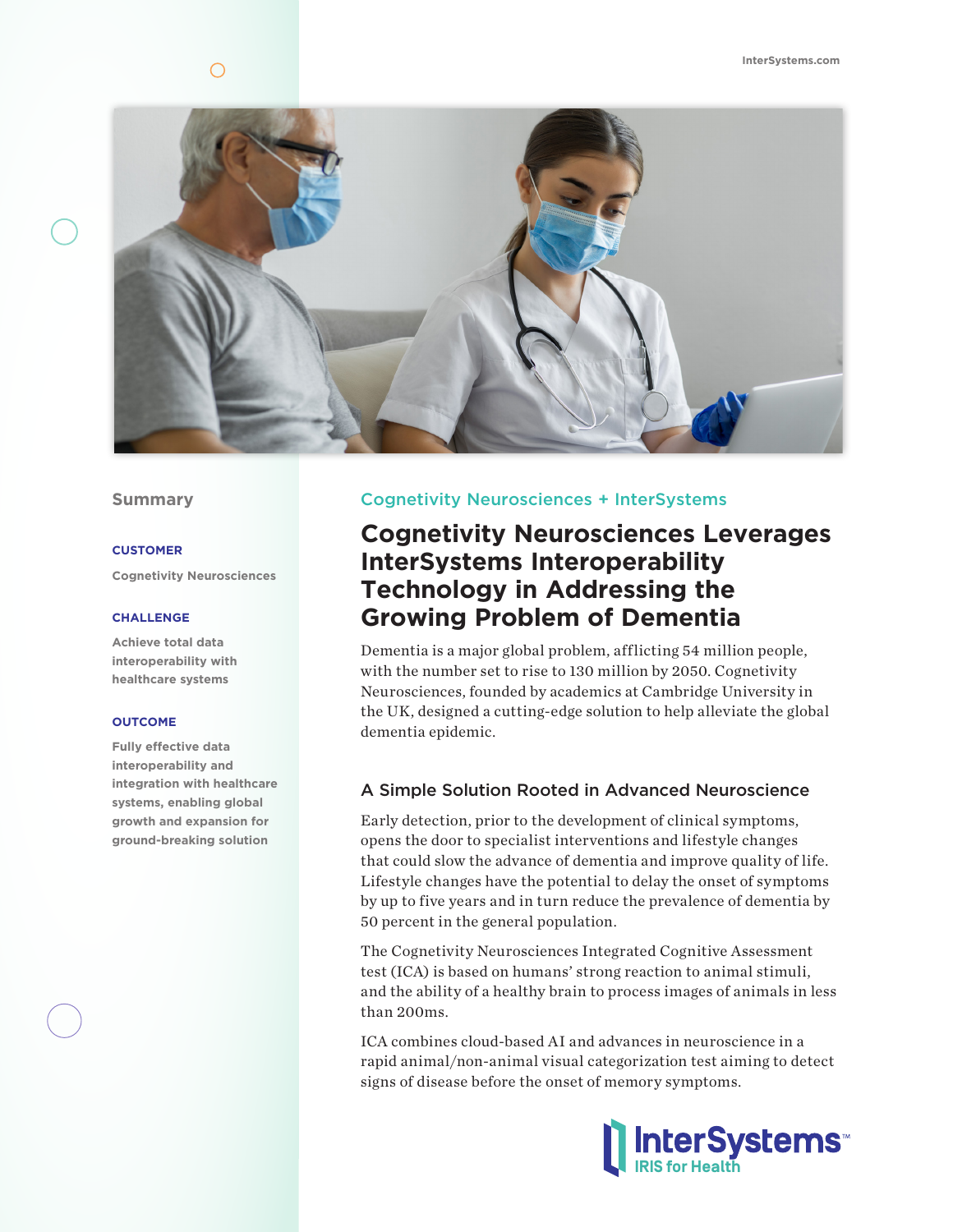**COGNETIVITY NEUROSCIENCES IS REINVENTING DEMENTIA DETECTION THROUGH AN ADVANCED AND SCALABLE SOLUTION THAT USES ADVANCES IN NEUROSCIENCE, AI, AND THE POWER OF INTERSYSTEMS IRIS FOR HEALTH CLOUD DATA MANAGEMENT PLATFORM.**

**INTERSYSTEMS IRIS FOR HEALTH IS CLOUD-AGNOSTIC, SUPPORTING DEPLOYMENT ON PUBLIC CLOUDS, MULTI-CLOUD, AND HYBRID ENVIRONMENTS.**

It engages brain areas affected in pre-symptomatic stages of Alzheimer's and detects subtle impairments in information-processing speed.

The cloud-based agility of ICA enables clinicians and users to conduct the ICA test on familiar hardware such as iPads and smartphones, and in any location with internet connectivity.

## The Critical Need for Interoperability

The success of any new diagnostic technology is heavily influenced by how easily it can be integrated into existing workflows and information systems. For a solution with huge global potential like the ICA platform to be clinically effective and scalable, it must integrate with pre-existing clinical data. In most countries, this requires full compliance with mandatory healthcare data standards, such as HL7® FHIR® and HL7 V2, which govern interoperability.

Cognetivity Neurosciences selected InterSystems as its technology partner for that essential data management and interoperability. InterSystems IRIS for Health™ data platform is ideally suited to this demanding role, being engineered specifically to extract insight from healthcare data. It is completely cloud-agnostic, supporting deployment on all major public clouds, multi-cloud, and hybrid environments. InterSystems IRIS for Health also enabled the team to limit the number of different technologies used in creating the platform. The result - critical information flows to the right person at the right time, a crucial element required for efficient adoption and effective decision-making.

"InterSystems felt like the natural fit as our interoperability and integration partner," said Jonathan El-Sharkawy, Chief Technology Officer, Cognetivity Neurosciences. "From the outset, we were confident in our decision to bring them onboard to help power our growth. InterSystems IRIS for Health is extremely powerful, proven and fully accepted by the National Health Service (NHS) and, critically, the InterSystems team brings with them a wealth of experience in NHS environments."

# A Fully Integrated, User-Friendly Test That Works

InterSystems IRIS for Health enables Cognetivity Neurosciences to connect effectively with consumer devices and medical grade equipment, and lets patients use existing hardware in the form of iPads and smartphones for the ICA test.

A high level of integration with electronic healthcare records (EHRs) is powering the wider adoption of Cognetivity Neurosciences' technology as the company expands beyond the UK. The company is also looking to expand into early detection for conditions such as Multiple Sclerosis.

InterSystems IRIS for Health gives Cognetivity Neurosciences the interoperability and agility its cutting-edge technology requires to help transform dementia care pathways across the NHS, and to meet the wider global demand for remote testing, diagnosis, and monitoring tools.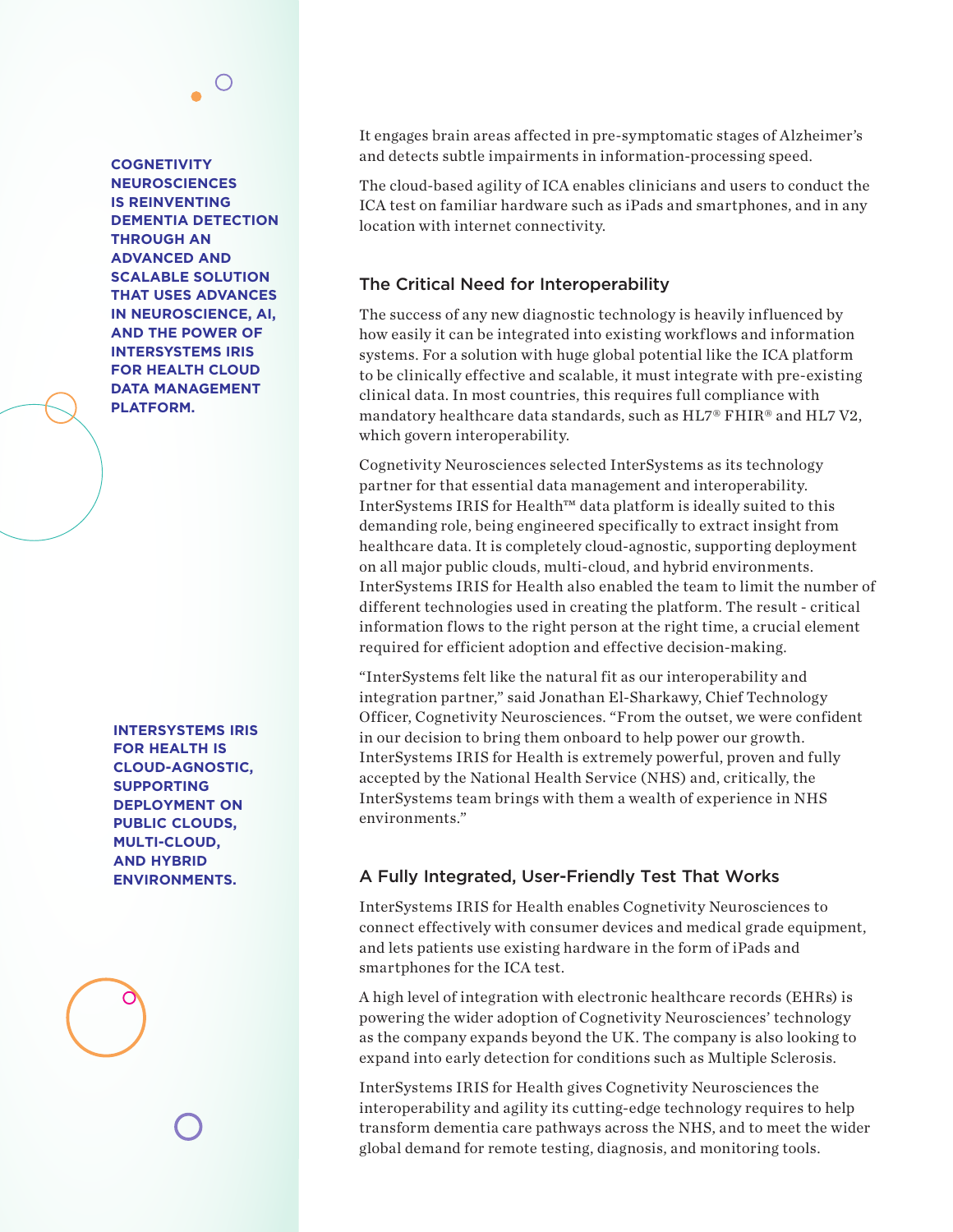"The unique data management and integration capabilities of InterSystems IRIS for Health are essential to what we do," El-Sharkawy said. "It is significant for us that InterSystems IRIS for Health has successfully integrated with so many health information systems, including those of the biggest EHR providers. With our platforms working together seamlessly, the scope of international applications now accessible to us is substantial."

## Clinical Implementation is Well Underway, With the Potential to Benefit Millions of People

The ICA test is a major advance in early dementia detection, making it faster, cheaper, and more reliable. Its simplicity removes language, cultural or educational barriers, enabling the solution to achieve adoption almost anywhere in the world. The platform is approved by the UK's Medicines and Healthcare Products Regulatory Agency and has been deployed with the specialist NHS mental health organization North Staffordshire Combined Healthcare NHS Trust. It is also in use in primary care in Sunderland, England.

The ICA platform is also accepted by the UK government's G-Cloud and was selected for the final cohort group in the Texas Medical Center's Fall 2020 Innovation program in the US.

The power of its innovation, and the advanced cloud data management and integration capabilities of InterSystems IRIS for Health, positions Cognetivity Neurosciences for significant expansion to help millions of people worldwide.

"Our collaboration with InterSystems has been hugely beneficial, helping us fulfil our ambitions," said Dr. Sina Habibi, Cognetivity Neurosciences CEO. "Like us, InterSystems people are passionate about using technology to make significant, high-impact improvements in patient care. InterSystems IRIS for Health provides us with the interoperability and agility our cutting-edge technology requires to help transform dementia care pathways here in the NHS and internationally. And we can meet the accelerating demand for faster, more accurate, and more costeffective diagnosis."

**WITH OUR PLATFORMS WORKING TOGETHER SEAMLESSLY, THE SCOPE OF INTERNATIONAL APPLICATIONS NOW ACCESSIBLE TO US IS SUBSTANTIAL.**